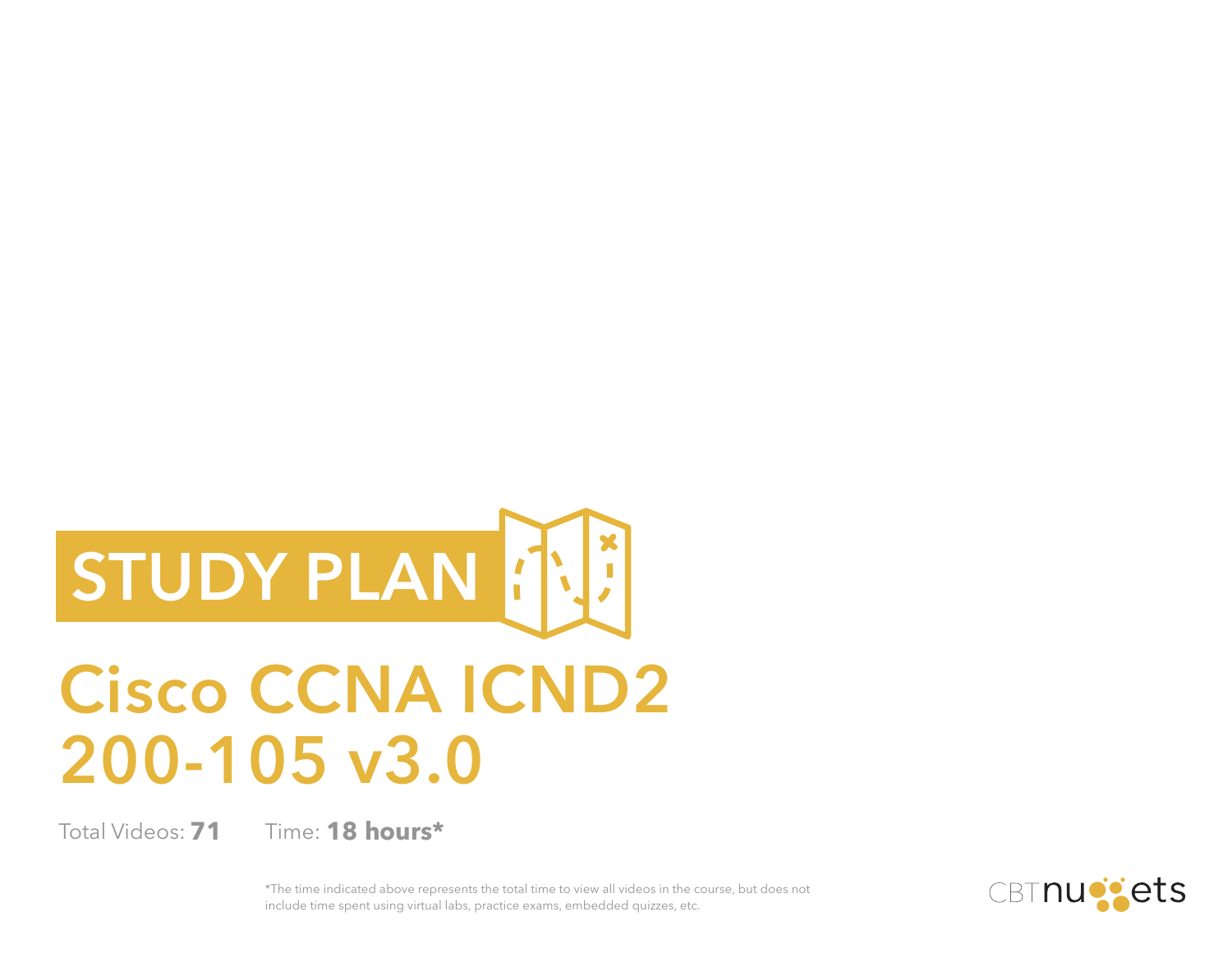#### **Cisco CCNA ICND2 200-105 v3.0**

The [Cisco](http://www.cisco.com/c/en/us/training-events/training-certifications/certifications/associate/ccna-routing-switching.html) Certified [Network Associate](http://www.cisco.com/c/en/us/training-events/training-certifications/certifications/associate/ccna-routing-switching.html) – [Routing and Switching \(CCNA R&S\)](http://www.cisco.com/c/en/us/training-events/training-certifications/certifications/associate/ccna-routing-switching.html) certification is designed for entry-level networking professionals. The CCNA R&S certification is made up of two exams, both of which are covered by CBT Nuggets training:

- [Cisco CCENT/CCNA ICND1 100-105](https://www.cbtnuggets.com/it-training/cisco-ccna-icnd1-100-105)
- [Cisco CCNA ICND2 200-105](https://www.cbtnuggets.com/it-training/icnd2-200-105)

In order to earn your CCNA R&S, you must complete the ICND1 exam first, which results in the [Cisco Certified Entry level Network Technician \(CCENT\)](http://www.cisco.com/c/en/us/training-events/training-certifications/certifications/entry/ccent.html) certification.

The second exam for the CCNA R&S is the ICND2 which tests your knowledge and skills to successfully install, operate, and troubleshoot a small to medium-size enterprise branch network, including topics on LAN switching technologies, IP routing technologies, IP services (FHRP, syslog, SNMP v2 and v3), troubleshooting, and WAN technologies.

#### **Exam Details**

**Time allotted for exam:** 90 minutes **Number of questions:** 45-55 questions per exam **Passing score:** Cisco does not publish the passing score for its exams **Question types:** Multiple choice/single answer; Multiple choice/multiple answer; Drag and drop; Fill-in-the-blank; Simulation; Testlet; Simlet **Exam registration:** [Pearson VUE](http://www.vue.com/cisco/) **Exam cost:**  $$165 (USD) *Learn more about exam fees from Pearson VUE$  $$165 (USD) *Learn more about exam fees from Pearson VUE$ **Exam topics:** [Interconnecting Cisco Networking Devices Part 2](https://learningnetwork.cisco.com/community/certifications/ccna/icnd2/exam-topics) [\(200-105 ICND2\)](https://learningnetwork.cisco.com/community/certifications/ccna/icnd2/exam-topics) (free resource)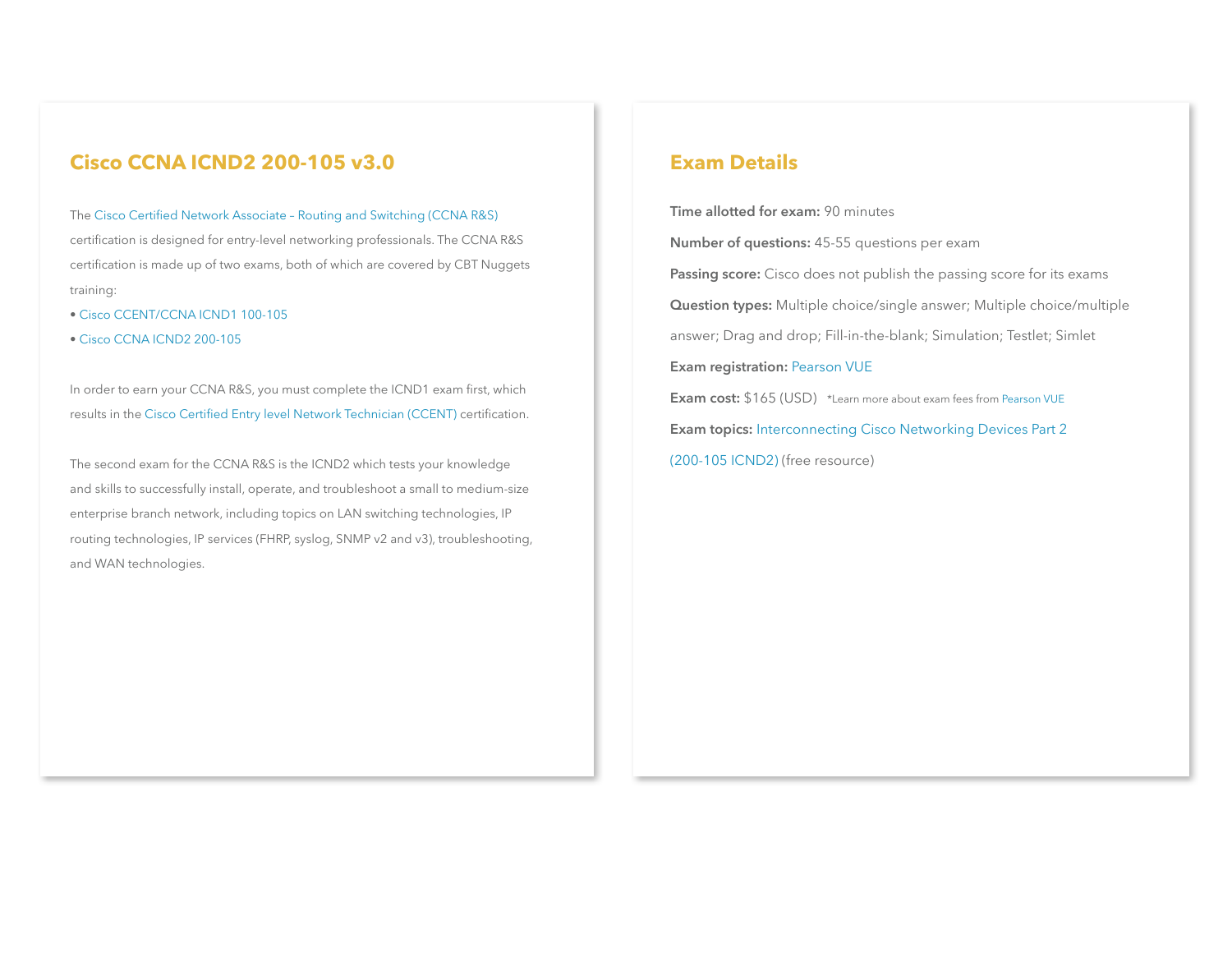**Learners use a great variety of strategies to attack their training. Here are some options you can choose from to get the most out of your training experience:**

Proceed through all CBT Nuggets video training on doublespeed to develop a strong overview of the material; then proceed through all the training for a second time, taking good notes and focusing on deeper learning.

#### **OR**

Proceed through all CBT Nuggets video training, taking good notes and focusing on deep learning on the first pass; then proceed back through all training a second time, using doublespeed when appropriate.

Supplement all video training with book study and practical application of knowledge.

Develop a test environment where new skills can be practiced.

**[Learn more about how to get all you can](https://blog.cbtnuggets.com/2013/11/practice-exams-make-perfect/)  out of your practice exam experience from a quick video by Keith Barker**

#### **STUDY STRATEGIES PRACTICE EXAM STRATEGIES**

**CBT Nuggets offers practice exams as part of your subscription. You can take the practice exams as many times as you like! Here are some tips to help you take full advantage of this excellent resource:**

#### **A** PLAN TO TAKE THE PRACTICE EXAM 3 TIMES

#### FIRST EXAM

Create a baseline against which you can measure your progress with future exams.

Identify areas of weakness in order to direct your training as you move forward.

#### SECOND EXAM

Measure your progress since your first practice exam! Ask yourself: Are you retaining the information and material you learned at the beginning of your training? Are there areas to which you should return now to ensure your understanding before moving forward?

The results from your second practice exam experience should help you identify areas where you may need to spend extra effort and energy in the training ahead.

#### THIRD EXAM

Measure your progress against your first two practice exams! Ask yourself: Are you scoring 90% by now? If so, you might be ready for the real thing!

Allow the results from your practice exam to direct your review ahead of your certification exam. Ask yourself: Are you retaining all the material? And are you understanding it well?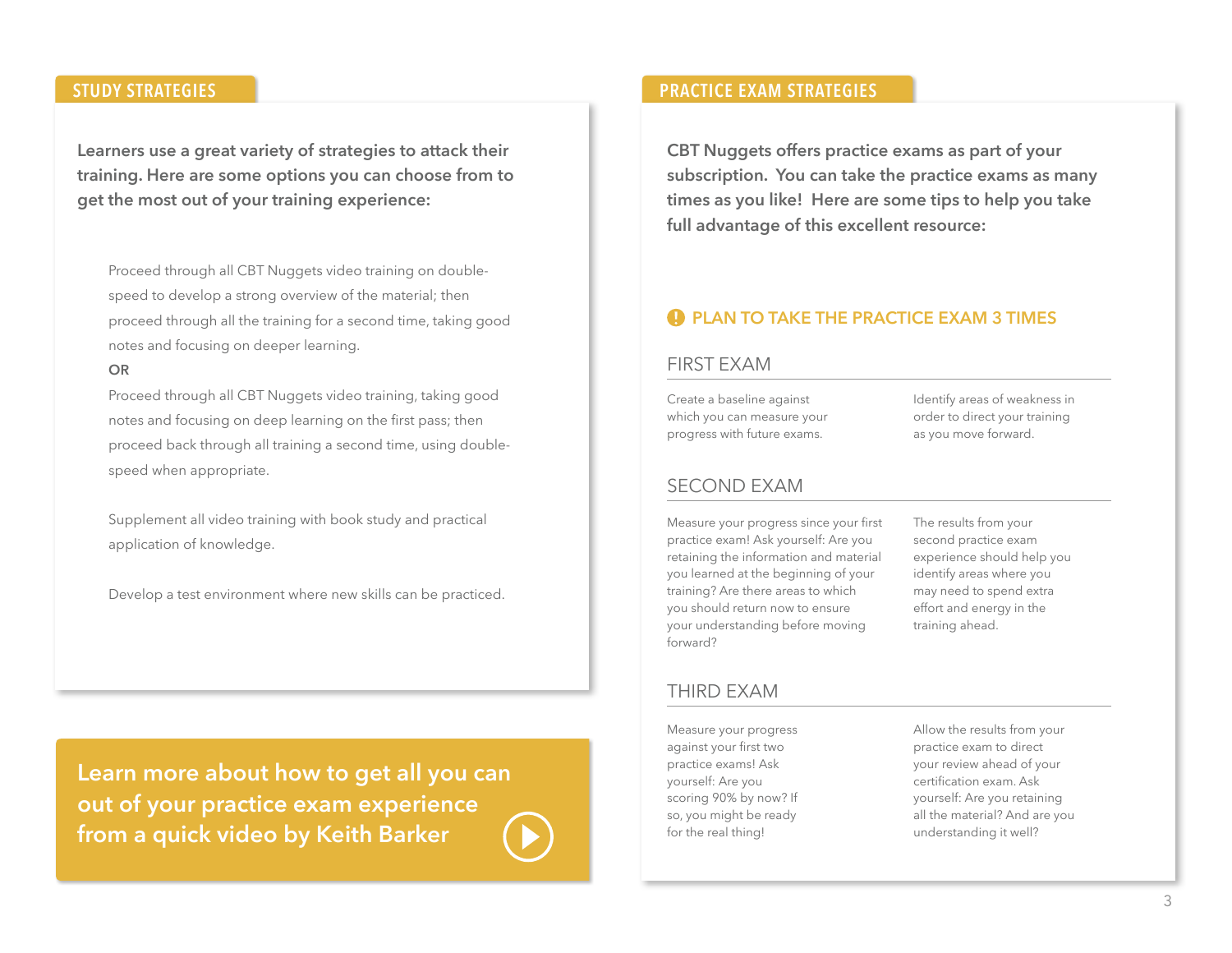The number and **17. Switch Services** Stacking and Chassis Aggregation KEY **WEEK 1 KEY** device). *7 min.*This course includes The duration of the video. hands-on virtual labs, designated by this icon

title for each video corresponds to the number and title you will find on the Cisco CCNA ICND2 200-105 course page online (and on your mobile

The Extra Mile section of your study plan challenges you to dig a little deeper with your training. The Extra Mile might be a textbook recommendation, supplemental materials downloads, or other resources to help you take your training to the next level. Nothing in the Extra Mile is required, but it is here to help you learn.

"I would suggest each one of the lab modules (videos) on average, would take the learner initially **90 minutes** to complete. You might be able to go much faster if you watch me do it first and then simply repeat what I did. On the flip side, the lab experiences could potentially be longer if you go into them 'cold.'"



## **Cisco CCNA ICND2 200-105**



**EXTRA MILE**

Explore the [Cisco website](http://www.cisco.com/c/en/us/training-events/training-certifications/certifications/associate/ccna-routing-switching.html) to learn more about the CCNA ICND2 200-105 exam, its requirements, and available resources.

Set up your lab/test environment for practicing your new knowledge and skills. This week is a heavy labbing week as you work to review ICND1 in order to be ready for all the challenges ICND2 will present.

Consider purchasing a textbook to supplement your training: [CCNA Routing and Switching ICND2 200-105 Official Cert Guide](https://www.amazon.com/dp/1587205793/ref=cm_sw_r_cp_ep_dp_SisPybZYCVCPH) [CCNA ICND2 Study Guide: Exam 200-105](https://www.amazon.com/dp/1119290988/ref=cm_sw_r_cp_ep_dp_6jsPybK80CVC7) [CCNA Routing and Switching Complete Study Guide: Exam 100-105,](https://www.amazon.com/dp/1119288282/ref=cm_sw_su_dp)  [Exam 200-105, Exam 200-125](https://www.amazon.com/dp/1119288282/ref=cm_sw_su_dp)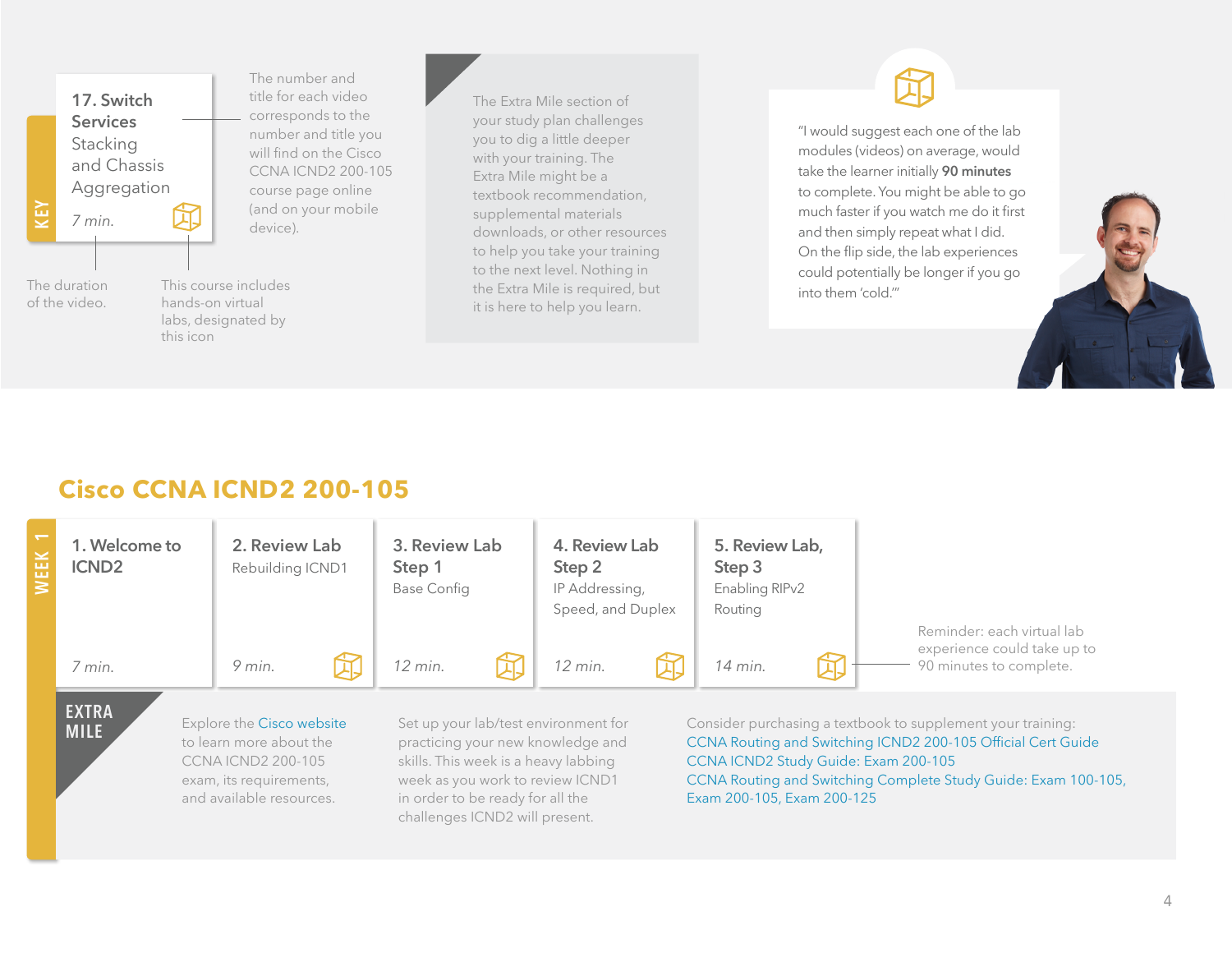| $\sim$<br><b>WEEK</b> | 6. Review Lab<br>Step 4<br>Static Routes,<br>Default Routes                                                              |  | 7. Review Lab<br>Step 5<br>Trunking, VTP,<br>and VLANs | 8. Review Lab<br>Step 6<br>Router on a Stick<br>and DHCP Services |   | 9. Review Lab<br>Step 7<br>Network Address<br>Translation |  | 10. Review Lab<br>Step 8<br>Standard ACLs |   |                                                                                                                                         |
|-----------------------|--------------------------------------------------------------------------------------------------------------------------|--|--------------------------------------------------------|-------------------------------------------------------------------|---|-----------------------------------------------------------|--|-------------------------------------------|---|-----------------------------------------------------------------------------------------------------------------------------------------|
|                       | 8 min.                                                                                                                   |  | 18 min.                                                | 14 min.                                                           | 的 | 11 min.                                                   |  | 5 min.                                    | 邱 | Reminder: each virtual lab<br>experience could take up to<br>90 minutes to complete.                                                    |
|                       | <b>EXTRA</b><br>Create flashcards to quiz yourself on the<br><b>MILE</b><br>content from your training! Or, use existing |  |                                                        |                                                                   |   |                                                           |  |                                           |   | Join the CBT Nuggets Learners Community on Slack! Join other CBT<br>Nuggets learners in a community where you can post questions, share |

flashcard resources such as [quizlet.com](https://quizlet.com/subject/icnd2-200%252D105/) Nuggets learners in a community where you can post questions, share study resources, and connect with IT experts from all over the world. \*Please allow 48 hours for your request to join the community to be processed.

| $\infty$<br><b>WEEK</b> | 11. Spanning<br><b>Tree Protocol</b><br>What Does STP Do?<br>14 min. | 12. Spanning<br><b>Tree Protocol</b><br>Understanding the<br>Standards<br>$10$ min.                                                                                                                                                                                                                                                       | 13. Spanning<br>14. Spanning<br><b>Tree Protocol</b><br><b>Tree Protocol</b><br>How the Root<br>Will the Real<br><b>Bridge is Elected</b><br>Network Topology<br>Step Forward<br>$18$ min.<br>$16$ min. |  | 15. Spanning<br><b>Tree Protocol</b><br>Lab - Build,<br>Configure, Test<br>$22$ min. | 16. Spanning<br><b>Tree Protocol</b><br>Portfast and<br><b>BPDUGuard</b><br>8 min.                             | 17. Switch<br><b>Services</b><br>Stacking<br>and Chassis<br>Aggregation<br>7 min. |
|-------------------------|----------------------------------------------------------------------|-------------------------------------------------------------------------------------------------------------------------------------------------------------------------------------------------------------------------------------------------------------------------------------------------------------------------------------------|---------------------------------------------------------------------------------------------------------------------------------------------------------------------------------------------------------|--|--------------------------------------------------------------------------------------|----------------------------------------------------------------------------------------------------------------|-----------------------------------------------------------------------------------|
|                         | <b>EXTRA</b><br><b>MILE</b>                                          | Take the Practice Exam! Use the results to drive your review<br>and practice ahead of your certification exam*.<br>Transcender Cisco Cert-200-105<br>*Keep in mind that you've not completed the training yet so you probably won't ace the exam.<br>This helps you assess how well you are retaining the material you've learned so far! |                                                                                                                                                                                                         |  |                                                                                      | "Learning is not attained by<br>chance, it must be sought for<br>with ardor and diligence."<br>- Abigail Adams |                                                                                   |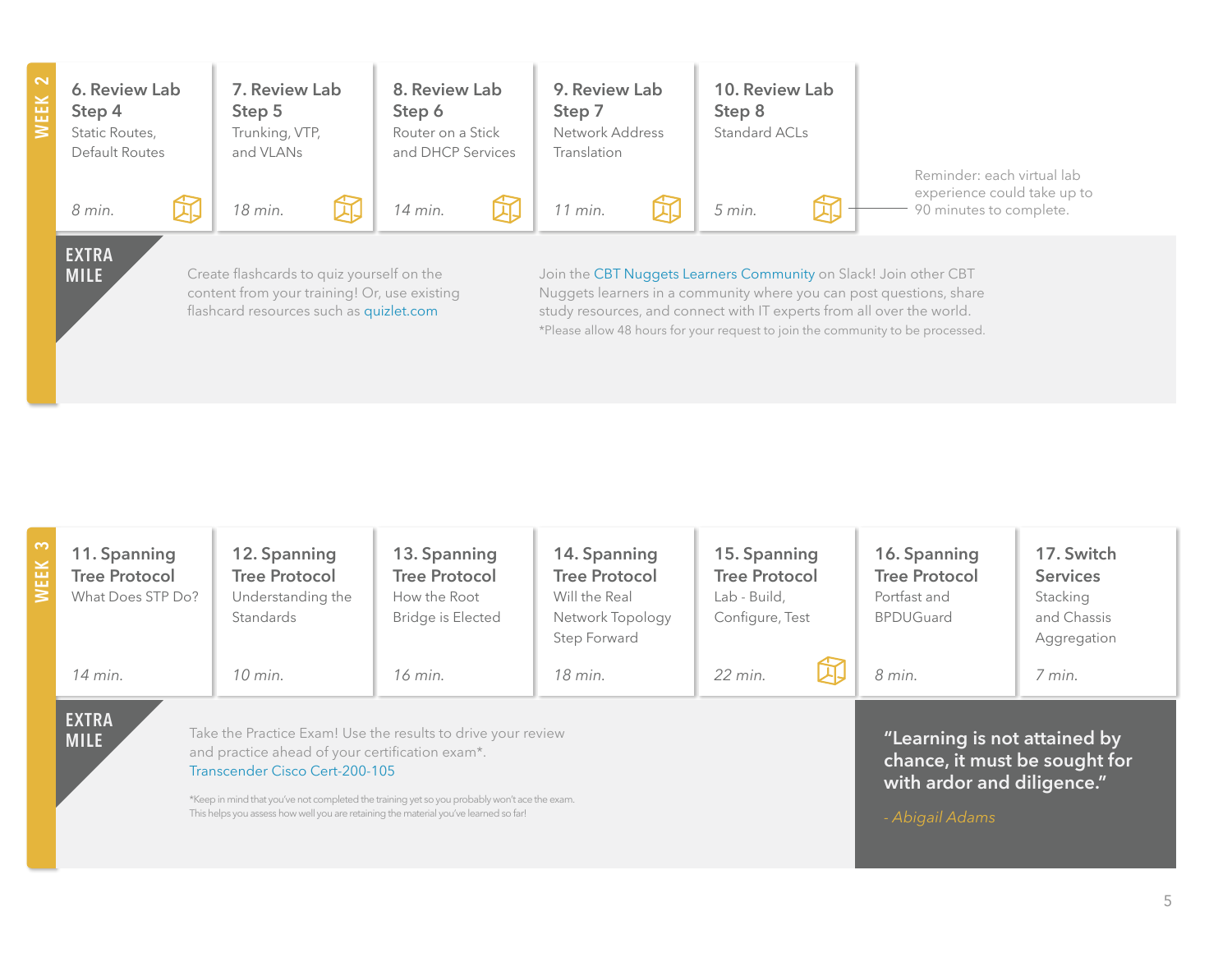| $\overline{\phantom{a}}$<br><b>WEEK</b> | 18. Switch<br><b>Services</b><br>Security at Layer 2 | 19. Etherchannel<br>Etherchannel is<br>Awesome!                                                                                                                           | 20. Etherchannel<br>Configuring<br>Etherchannel<br>Bundles of Joy | 21. IOS<br>Software<br>Fully Understanding<br>the IOS Boot<br>Process                                                                                                                                    | <b>22. IOS</b><br>Software<br>$Lab-Upgrading$<br>the IOS | 23. IOS<br>Software<br>Understanding IOS<br>Licensing |
|-----------------------------------------|------------------------------------------------------|---------------------------------------------------------------------------------------------------------------------------------------------------------------------------|-------------------------------------------------------------------|----------------------------------------------------------------------------------------------------------------------------------------------------------------------------------------------------------|----------------------------------------------------------|-------------------------------------------------------|
|                                         | 13 min.                                              | 13 min.                                                                                                                                                                   | 21 min.                                                           | 18 min.                                                                                                                                                                                                  | 13 min.                                                  | 6 min.                                                |
|                                         | <b>EXTRA</b><br><b>MILE</b>                          | Learn more about how to be<br>successful on your exam by reading<br>Anthony Sequeira's article, "CCENT/<br><b>CCNA Exam Strategies for Success"</b><br>on Ciscopress.com. |                                                                   | Another light week of labbing. With a little more free<br>time for training, take a few minutes to learn more<br>about the exam from Jeremy Cioara's webinar, CCNA<br>v3.0: Everything You Need to Know. |                                                          |                                                       |

| <b>LO</b><br><b>NEEK</b>    | 24. Core Routing<br>The Routing Table<br>(does not) Reveal<br>All! | 25. Core Routing<br><b>Revising Routing</b><br>Protocols                                                                          | <b>26. OSPF</b><br>Protocol Overview | <b>27. OSPF</b><br>Neighbor<br>Relationships                                                                                                                                                                | <b>28. OSPF</b><br>The DR and BDR | 29. OSPF Lab<br><b>Base Configuration</b>                                                        | 30. OSPF<br>DR Election |  |
|-----------------------------|--------------------------------------------------------------------|-----------------------------------------------------------------------------------------------------------------------------------|--------------------------------------|-------------------------------------------------------------------------------------------------------------------------------------------------------------------------------------------------------------|-----------------------------------|--------------------------------------------------------------------------------------------------|-------------------------|--|
|                             | 22 min.                                                            | $17$ min.                                                                                                                         | $15$ min.                            | 20 min.                                                                                                                                                                                                     | $10$ min.                         | 30 min.                                                                                          | 11 min.                 |  |
| <b>EXTRA</b><br><b>MILE</b> |                                                                    | Revisit your flashcards to ensure<br>your learning! Check out the<br>options at quizlet.com or<br>continue working with your own. | article from Pearson.                | Another lighter week of labbing. This is an<br>excellent moment to do a little extra reading! Learn<br>what to expect from the exam by reading Anthony<br>Sequeira's Exam Profile: Cisco 200-105 ICND2 v3.0 |                                   | "Practice does not make<br>perfect. Only perfect<br>practice makes perfect."<br>- Vince Lombardi |                         |  |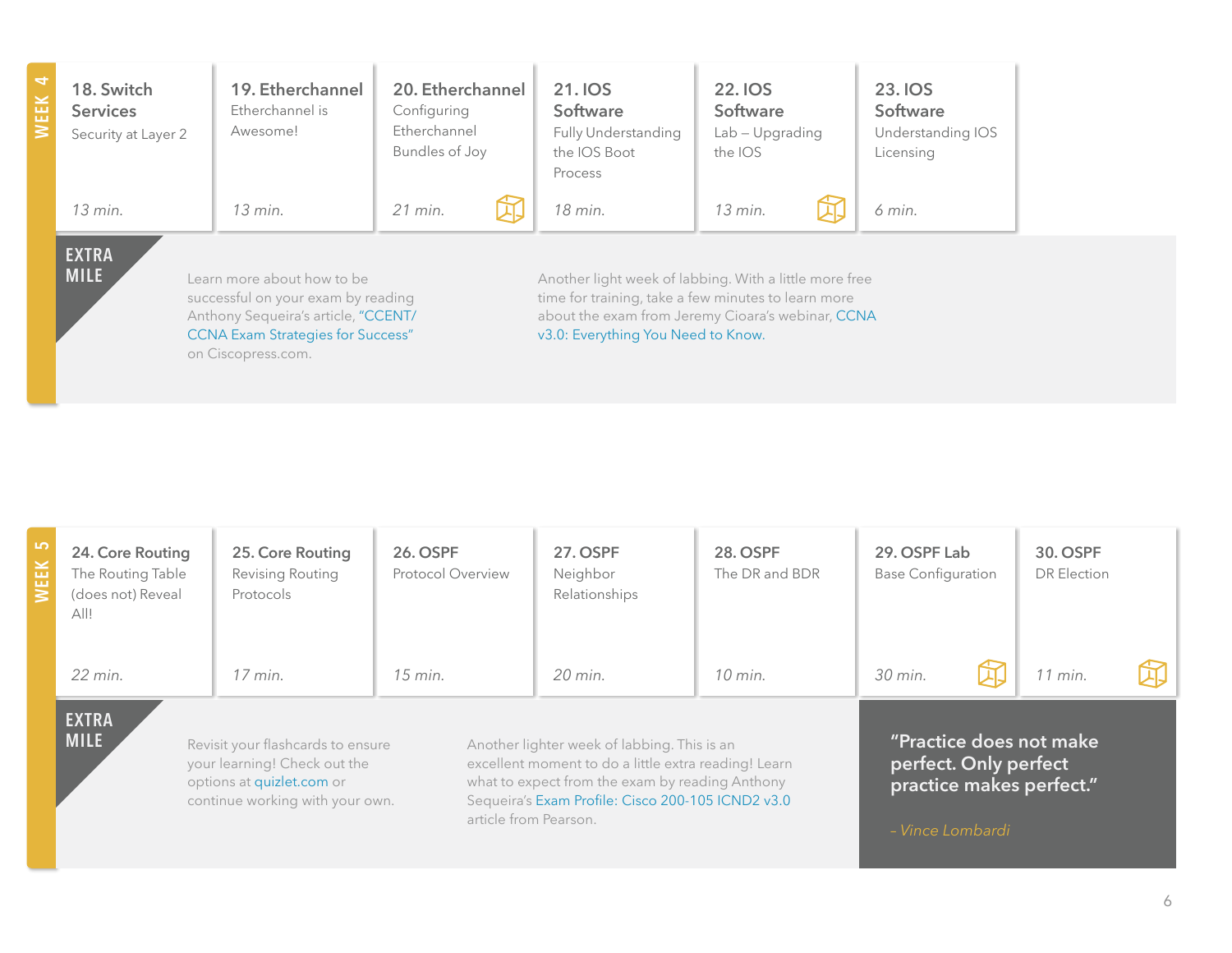

| <b>WEEK</b> | 36. OSPF Lab<br>Implementing<br><b>Summary Routes</b> | 37. OSPF Lab<br>Implementing<br>Default Routing                                                                                                                            | 38. EIGRP<br>Protocol Overview | 39. EIGRP<br>Neighbors and<br><b>Metric</b>                        | 40. EIGRP Lab<br><b>Base Configuration</b> | 41. EIGRP Lab<br>Route<br>Summarization |                                                                               |
|-------------|-------------------------------------------------------|----------------------------------------------------------------------------------------------------------------------------------------------------------------------------|--------------------------------|--------------------------------------------------------------------|--------------------------------------------|-----------------------------------------|-------------------------------------------------------------------------------|
|             | 12 min.                                               | 9 min.                                                                                                                                                                     | 18 min.                        | $13$ min.                                                          | $15$ min.                                  | $17$ min.                               |                                                                               |
|             | <b>EXTRA</b><br><b>MILE</b>                           | Return to your flashcards this week to really<br>master the memorization and acronyms for<br>your exam! Visit quizlet.com or continue<br>working with your own flashcards. |                                | Schedule your certification exam<br>with an approved testing site. |                                            | perseverance."<br>- Ramana Maharshi     | "No one succeeds without<br>effort. Those who succeed<br>owe their success to |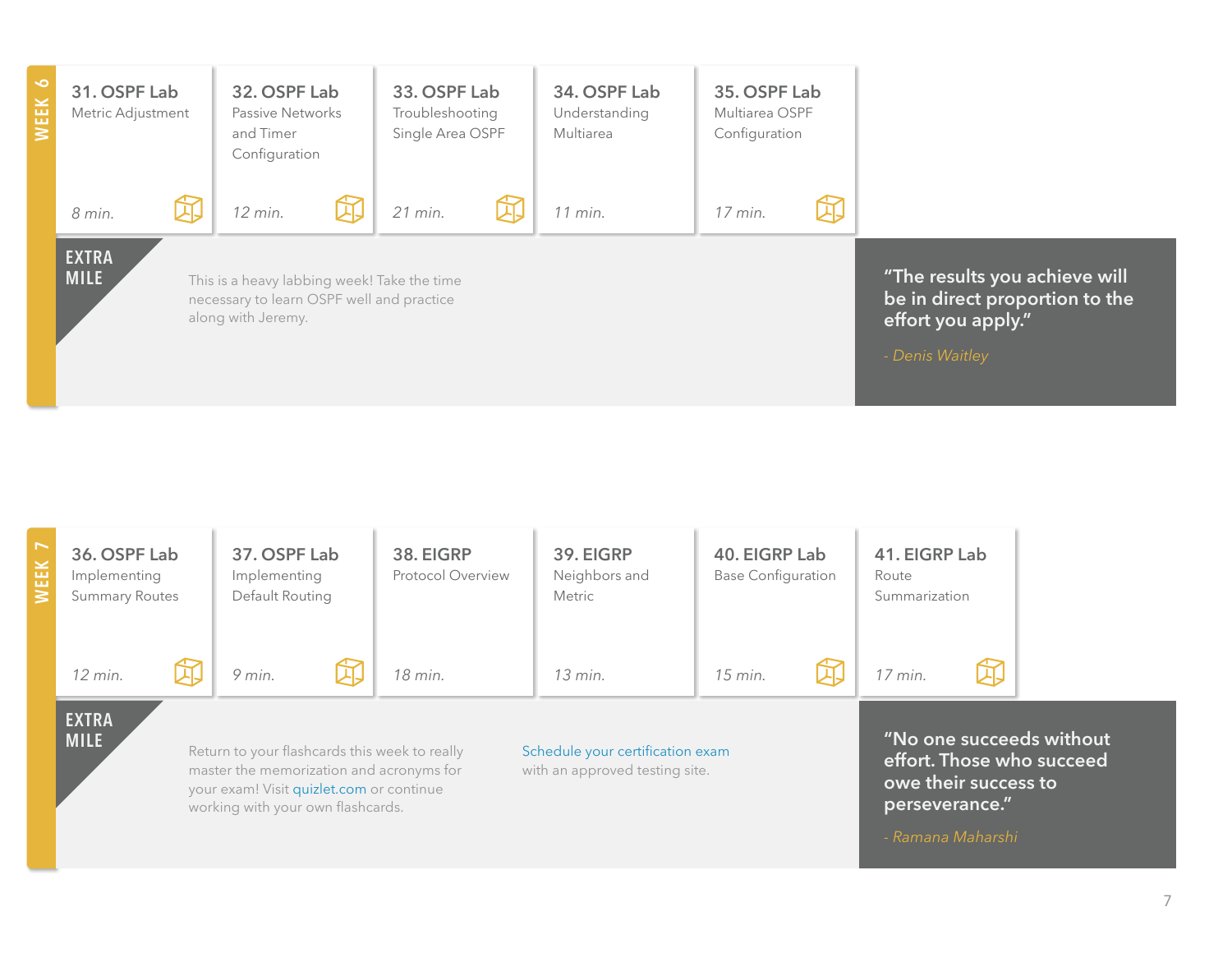| $\infty$<br>盖 | 42. EIGRP Lab<br>Load Balancing                                                                   |                                                                                                                                                                                                                                             | 43. EIGRP Lab<br>Hello and Hold<br>Down Timers | 44. IPv6 Routing<br>IPv6 Addressing<br>Review | 45. IPv6<br>Routing<br>Configuring<br>OSPFv3 Routing                                                                                                                                                         | 46. IPv6<br>Routing<br>IPv6 with EIGRP | <b>47. WAN</b><br><b>Technologies</b><br>Understanding<br>Point-to-Point<br>Connections | 48. WAN<br><b>Technologies</b><br>Getting the Layer 2 |
|---------------|---------------------------------------------------------------------------------------------------|---------------------------------------------------------------------------------------------------------------------------------------------------------------------------------------------------------------------------------------------|------------------------------------------------|-----------------------------------------------|--------------------------------------------------------------------------------------------------------------------------------------------------------------------------------------------------------------|----------------------------------------|-----------------------------------------------------------------------------------------|-------------------------------------------------------|
|               | 15 min.                                                                                           |                                                                                                                                                                                                                                             | 12 min.                                        | 8 min.                                        | $13$ min.                                                                                                                                                                                                    | 6 min.                                 | 18 min.                                                                                 | $13$ min.                                             |
|               | <b>49. WAN</b><br><b>Technologies</b><br>Configuring a<br>Point-to-Point<br>Connection<br>10 min. | <b>EXTRA</b><br><b>MILE</b><br>Optional supplemental learning: IPv6 -<br>Concepts, implementation and verification<br>of IPv6 with trainer Keith Barker, Consider<br>watching this 34-video course to deepen your<br>understanding of IPv6. |                                                |                                               | This week lightens up on the labbing. So, take advantage of the<br>time to retake the PRACTICE EXAM! Use the results to identify<br>areas you should return to for review.<br>Transcender Cisco Cert-200-105 |                                        |                                                                                         |                                                       |

| $\sim$<br>EEK | <b>50. WAN</b><br>Technologies Lab<br>Configuring PPP<br>Authentication | 51. WAN<br>Technologies Lab<br>Configuring PPP<br><b>Multilink</b> | 52. WAN<br><b>Technologies</b><br>The WAN Revolution                                                                                                                                                                                                                                                                                                                                                                                                        | 53. Internet<br>Technology<br>Cable and DSL | 54. Internet<br><b>Technology Lab</b><br>PPPoE Configuration | 55. Internet<br><b>Technology</b><br>Understanding VPN<br>Solutions                                        |  |
|---------------|-------------------------------------------------------------------------|--------------------------------------------------------------------|-------------------------------------------------------------------------------------------------------------------------------------------------------------------------------------------------------------------------------------------------------------------------------------------------------------------------------------------------------------------------------------------------------------------------------------------------------------|---------------------------------------------|--------------------------------------------------------------|------------------------------------------------------------------------------------------------------------|--|
|               | 18 min.                                                                 | 10 min.                                                            | $11$ min.                                                                                                                                                                                                                                                                                                                                                                                                                                                   | $10$ min.                                   | $12$ min.                                                    | 18 min.                                                                                                    |  |
|               | <b>EXTRA</b><br><b>MILE</b>                                             |                                                                    | Another light week of labbing. This is a good time to learn more about the ICND2<br>exam with some optional, supplemental training.<br>Exam Walkthrough: Cisco ICND2/CCNA 200-101*<br>*Consider watching this 8-video course with trainers Keith Barker and Anthony Sequeira to be fully<br>prepared for the exam experience. Please note that this course addresses ICND2 v2.0, but still retains<br>value and some truly excellent tips for exam success! |                                             |                                                              | "Develop a passion for<br>learning. If you do, you<br>will never cease to grow."<br>- Anthony J. D'Angeloi |  |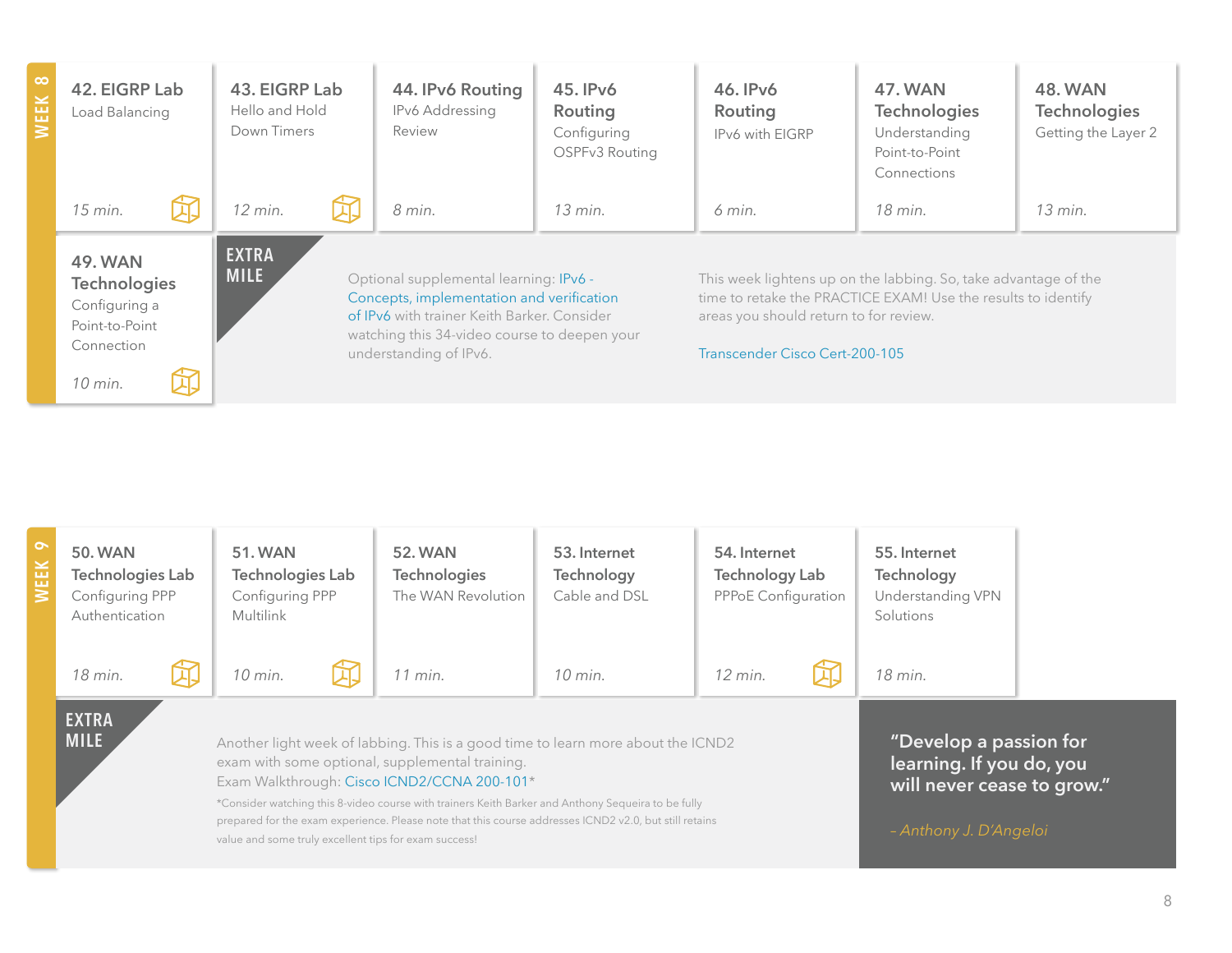| $\overline{1}$<br><b>WEEK</b> | 56. Internet<br><b>Technology Lab</b><br><b>GRE Tunnel</b><br>Implementation                                                                                                              |  | 57. Internet<br><b>Technology</b><br>Understanding BGP<br><b>Fundamentals</b> | 58. Internet<br><b>Technology Lab</b><br>Basic BGP<br>Configuration | 59. Infrastructure<br><b>Services</b><br>Understanding HSRP                                                  | 60. Infrastructure<br>Services Lab<br>Configuring HSRP | 61. Infrastructure<br><b>Services</b><br>Understanding the<br>QoS Dilemma                                             |  |
|-------------------------------|-------------------------------------------------------------------------------------------------------------------------------------------------------------------------------------------|--|-------------------------------------------------------------------------------|---------------------------------------------------------------------|--------------------------------------------------------------------------------------------------------------|--------------------------------------------------------|-----------------------------------------------------------------------------------------------------------------------|--|
|                               | 12 min.                                                                                                                                                                                   |  | 22 min.                                                                       | 34 min.                                                             | $17$ min.                                                                                                    | $21$ min.                                              | 6 min.                                                                                                                |  |
|                               | <b>EXTRA</b><br><b>MILE</b><br>This is a slightly lighter labbing week.<br>This is a good chance to revisit any labs<br>from earlier in the course where you<br>might need more practice. |  |                                                                               |                                                                     | Get back to your flashcards this week.<br>Visit quizlet.com or continue working<br>with your own flashcards. |                                                        | "Success is not final, failure is<br>not fatal; it is the courage to<br>continue that counts."<br>- Winston Churchill |  |

| $\overline{ }$<br>$\leftarrow$<br>VEEK | 62. Infrastructure<br><b>Services</b><br>OoS Tools | 63. Infrastructure<br><b>Services</b><br>RADIUS and<br>TACACS+                                                                        | 64. Infrastructure<br>Services Lab<br>Configuring<br>Extended ACLs | 65. Monitoring<br><b>Tools</b><br>Understanding IP<br><b>SLA</b>                                          | 66. Monitoring<br><b>Tools Lab</b><br>Configuring IP SLA<br>(and Beyond) | 67. Monitoring<br>Tools<br>Understanding<br><b>SNMP</b>                                 |  |
|----------------------------------------|----------------------------------------------------|---------------------------------------------------------------------------------------------------------------------------------------|--------------------------------------------------------------------|-----------------------------------------------------------------------------------------------------------|--------------------------------------------------------------------------|-----------------------------------------------------------------------------------------|--|
|                                        | 20 min.                                            | 20 min.                                                                                                                               | 38 min.                                                            | $10$ min.                                                                                                 | $17$ min.                                                                | $12$ min.                                                                               |  |
|                                        | <b>EXTRA</b><br><b>MILE</b>                        | Start drilling hard with your flashcards this<br>week. You're on the home stretch now, so<br>work hard! Visit quizlet.com or continue |                                                                    | Another light labbing week! Use<br>the extra time to revisit any labs<br>from earlier in the course where |                                                                          | "There are no secrets to<br>success. It is the result of<br>preparation, hard work, and |  |

you might need more practice.

working with your own flashcards.

**learning from failure."**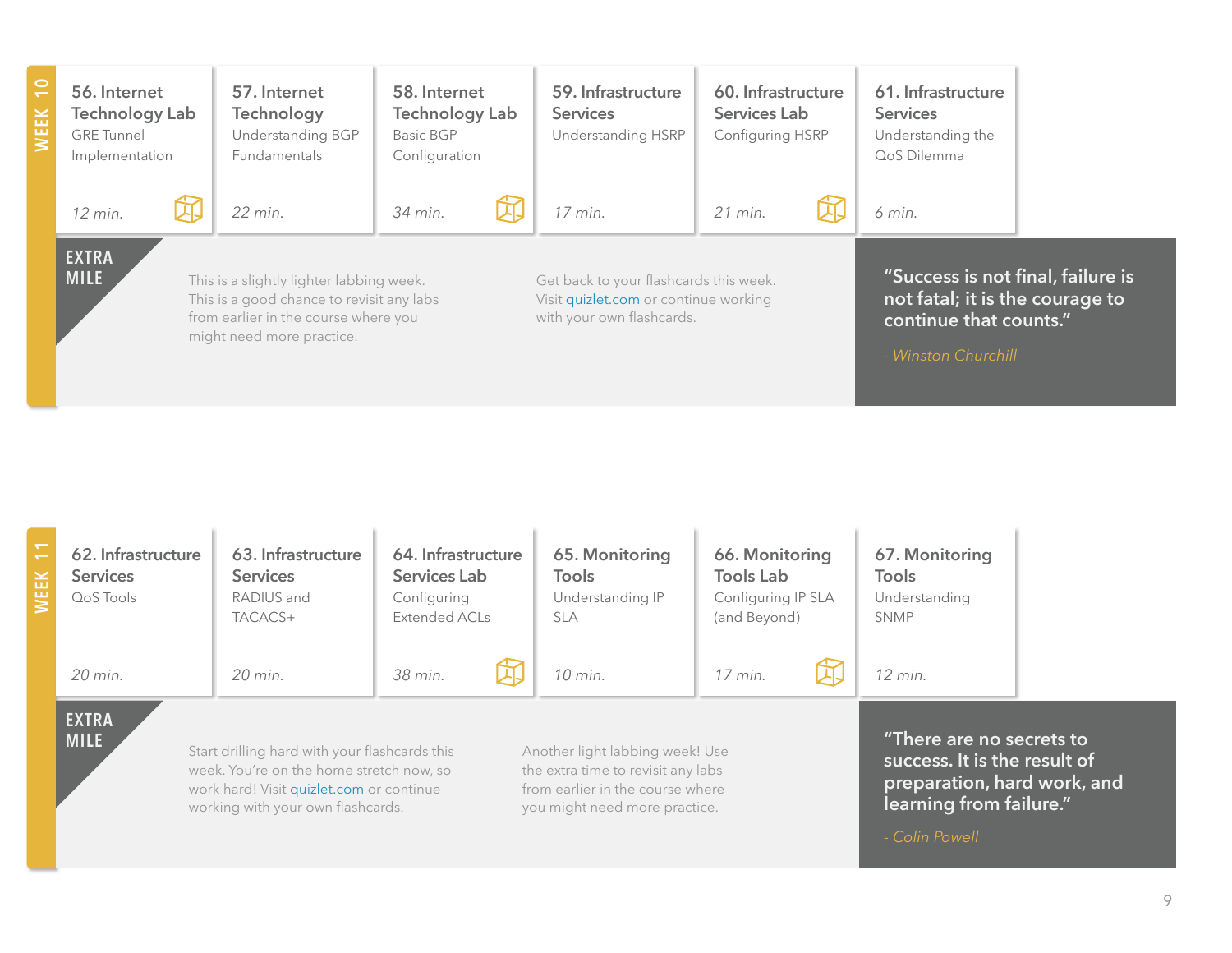| $\sim$<br>$\overline{ }$<br><b>WEEK</b> | 68. Monitoring<br><b>Tools Lab</b><br>Configuring SNMP | 69. Monitoring<br><b>Tools Lab</b><br>Understanding and<br>Configuring SPAN | 70. Network<br><b>Services</b><br>Defining Software<br>Defined Networking<br>(SDN)                                                                                        | 71. Network<br><b>Services</b><br>How Cisco Does<br><b>SDN</b> | <b>CRAM SESSIONS!</b><br>Review training Nuggets where you<br>might need to brush up. |
|-----------------------------------------|--------------------------------------------------------|-----------------------------------------------------------------------------|---------------------------------------------------------------------------------------------------------------------------------------------------------------------------|----------------------------------------------------------------|---------------------------------------------------------------------------------------|
|                                         | 34 min.                                                | 6 min.                                                                      | 11 min.                                                                                                                                                                   | 16 min.                                                        | $1-3$ hrs.                                                                            |
|                                         | <b>EXTRA</b><br><b>MILE</b>                            | Transcender Cisco Cert-200-105<br>exam to earn your certification.          | Retake the PRACTICE EXAM, one last time! Use the<br>results to direct your final review ahead of the big day.*<br>*You should score around 90% or better on your practice |                                                                | "It's what you learn<br>after you know it all<br>that counts."<br>- John Wooden       |

# WEEK 13 **WEEK 13**

**Take the exam.**

Get a good night's sleep ahead of your exam!

**THE BIG DAY!**



**Brag about it! Tweet us or let us know how your exam went and what you're doing to celebrate your success!**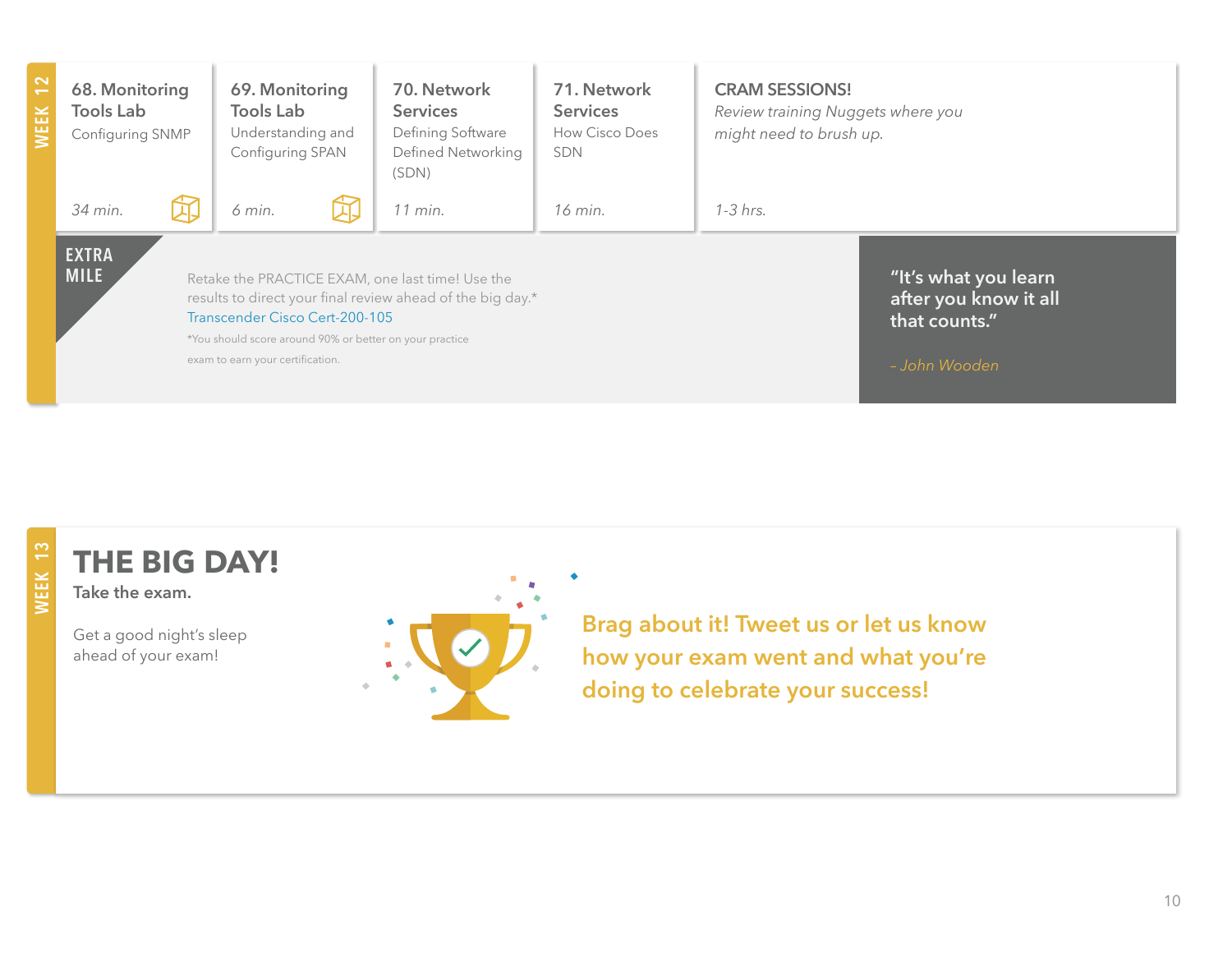#### **CAREER PATHWAYS THE NEXT STEP**

CBT Nuggets is committed to providing you with the resources necessary to plan your training, certification, and career pathway effectively and efficiently. Review our Career Pathway blog posts to learn more.

[Mapping Your IT Networking Career Pathway](https://blog.cbtnuggets.com/2017/01/mapping-your-it-networking-career-pathway/) [Unlocking Your IT Security Career Pathway](https://blog.cbtnuggets.com/2017/01/unlocking-your-it-security-career-pathway/) [Decoding Your IT SysAdmin Career Pathway](https://blog.cbtnuggets.com/2017/01/decoding-your-it-sysadmin-career-pathway/) [Charting Your IT Cloud and Virtualization Career Pathway](https://blog.cbtnuggets.com/2017/01/charting-your-it-cloud-and-virtualization-career-pathway/) [Engineering Your IT DevOps Career Pathway](https://blog.cbtnuggets.com/2017/01/engineering-your-it-devops-career-pathway/)

### **Roadmap to Success: CCNA Routing and Switching**

Learn more about the CCNA certification from the CBT Nuggets blog. The [Roadmap to Success:](https://blog.cbtnuggets.com/2015/06/roadmap-to-success-ccna-rs/)  [CCNA R&S](https://blog.cbtnuggets.com/2015/06/roadmap-to-success-ccna-rs/) is part of a [series of blog posts](https://blog.cbtnuggets.com/category/roadmap-to-success/) designed to help learners better understand certification pathways, career opportunities associated with those certifications, and next steps beyond certification.

The CCNA R&S is a building block that enables learners to earn a variety of other certifications from Cisco. After earning the CCNA R&S, most learners take the next step by earning a CCNP (Cisco Certified Network Professional) R&S, or choose another CCNA specialization.

#### **CCNP**

For those learners wanting to continue down the path of Routing and Switching, the next step is to earn the [Cisco Certified Networking Professional \(CCNP\) certification.](http://www.cisco.com/c/en/us/training-events/training-certifications/certifications/professional/ccnp-routing-switching.html) The CCNP R&S certification is made up of three exams, all of which are covered by CBT Nuggets training: [Cisco CCNP Routing and Switching 300-101 ROUTE](https://www.cbtnuggets.com/it-training/cisco-ccnp-routing-switching-300-101) [Cisco CCNP Routing/Switching 300-115 SWITCH](https://www.cbtnuggets.com/it-training/cisco-ccnp-routing-switching-300-115) [Cisco CCNP Routing/Switching 300-135 TSHOOT](https://www.cbtnuggets.com/it-training/cisco-ccnp-routing-switching-300-135)

The CCNA is a prerequisite to any CCNP-level certification.

#### **Other CCNA Options**

Once you have earned your CCNA Routing and Switching certification, additional CCNA-level certifications are typically just one exam away. Among CBT Nuggets learners who have earned the CCNA R&S, the most highly sought-after CCNA certifications are (in order of popularity): [CCNA Security](http://www.cisco.com/c/en/us/training-events/training-certifications/certifications/associate/ccna-security.html) (made up of just one additional exam: [210-260 IINS](https://www.cbtnuggets.com/it-training/cisco-ccna-security-210-260)) [CCNA Wireless](http://www.cisco.com/c/en/us/training-events/training-certifications/certifications/associate/ccna-wireless.html) (made up of just one additional exam: [200-355 WIFUND\)](https://www.cbtnuggets.com/it-training/cisco-ccna-wireless-200-355-wifund) [CCNA Data Center](http://www.cisco.com/c/en/us/training-events/training-certifications/certifications/associate/ccna-data-center.html) (made up of two exams: [640-911 DCICN](https://www.cbtnuggets.com/it-training/cisco-ccna-data-center-640-911-dcicn) and [640-916 DCICT](https://www.cbtnuggets.com/it-training/cisco-ccna-data-center-640-916-dcict)) [CCNA Collaboration](http://www.cisco.com/c/en/us/training-events/training-certifications/certifications/associate/ccna-collaboration.html) (made up of two exams: [210-060 CICD](https://www.cbtnuggets.com/it-training/cisco-ccna-collaboration-210-060-cicd) and 210-065 CIVND) [broken into two CBT Nuggets courses: [210-065 CIVND1](https://www.cbtnuggets.com/it-training/ccna-collaboration-210-065-civnd) and [210-065 CIVND2](https://www.cbtnuggets.com/it-training/ccna-collaboration-210-065-civnd2)])